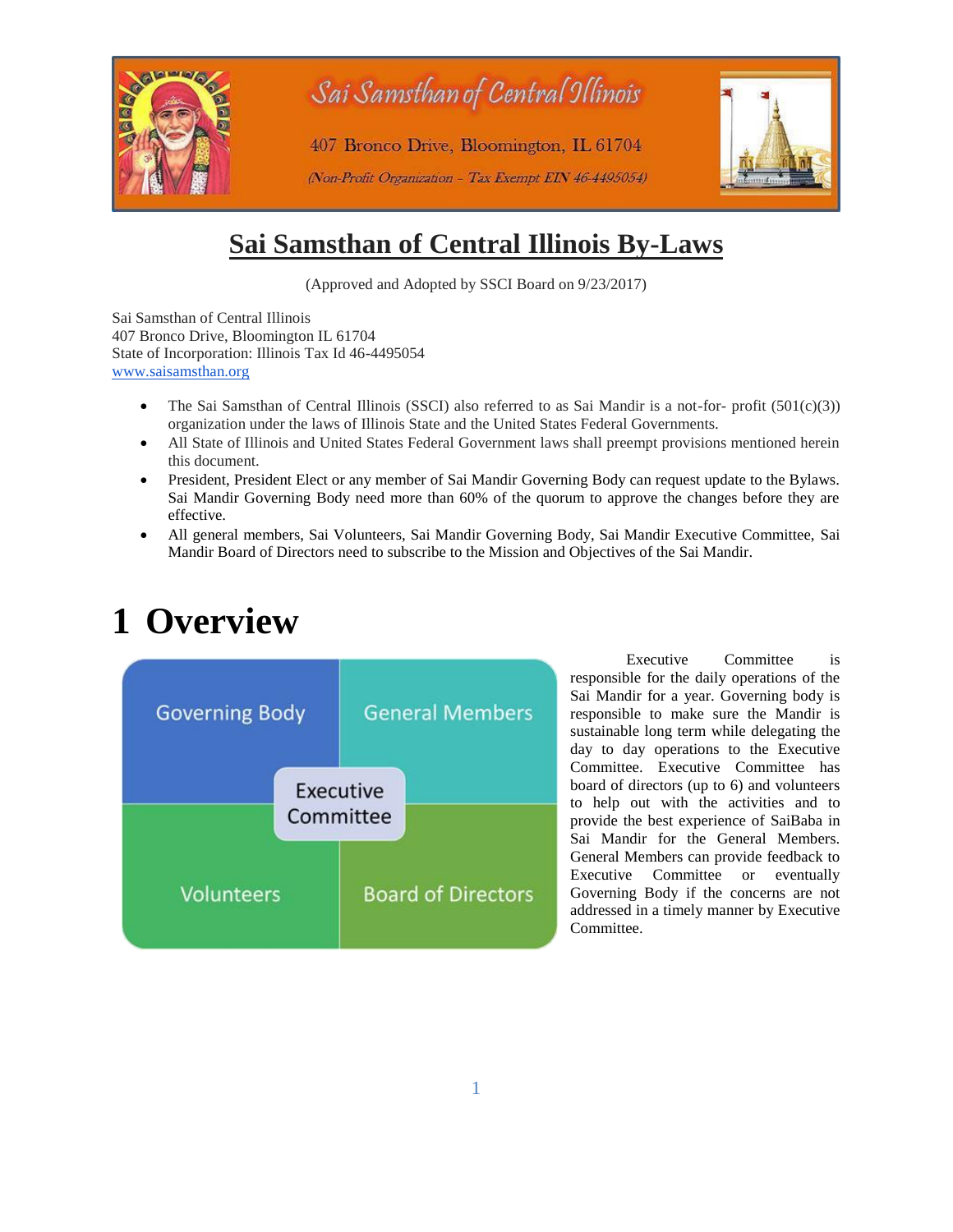

407 Bronco Drive, Bloomington, IL 61704 (Non-Profit Organization - Tax Exempt EIN 46-4495054)



# **2 General Membership**

### **Eligibility:**

- 1. Anyone who subscribes to the Mission and Objectives of the Sai Mandir can become the general member; they can register online or in person to become the member of SSCI.
- 2. Members may receive certain benefits such as services and publications. Such benefits shall be as approved and granted by the Governing Body from time to time.
- 3. There is no fee required for general membership.

#### **Duties:**

- 1. Respect the sanctity of the Sai Mandir and abide by the Sai Mandir mission and objectives.
- 2. Respect and follow the instructions by the Volunteers to fully enjoy their experience while at the Sai Mandir
- 3. If general members have any feedback please communicate the feedback with the President at [SaiSamsthan.President@gmail.com](mailto:SaiSamsthan.President@gmail.com) or to the Sai Mandir Governing Body Representative at [Saisamsthan.GBRep@gmail.com](mailto:Saisamsthan.GBRep@gmail.com)

# **3 Sai Mandir Volunteers**

### **Eligibility:**

1. In order to become a volunteer of the Sai Mandir, a person may do so by registering on the Sai Mandir's website (SaiSamsthan.org) or by submitting a written request t[o SaiSamsthan@gmail.com.](mailto:SaiSamsthan@gmail.com)

- 1. While volunteers are encouraged to contribute to the Sai Mandir through their time and talent as well as financially, no volunteers shall be required to make any contribution of any kind to the Sai Mandir.
- 2. Sai Mandir volunteers may be part of a board of directors to serve for a year of to help with Sai Mandir activities time to time in various events/activities.
- 3. Sai Mandir volunteer may resign his or her membership at any time by giving written or oral notice. They will make every effort to transition any active and pending tasks to other volunteers.
- 4. Sai Mandir volunteers shall not have voting rights.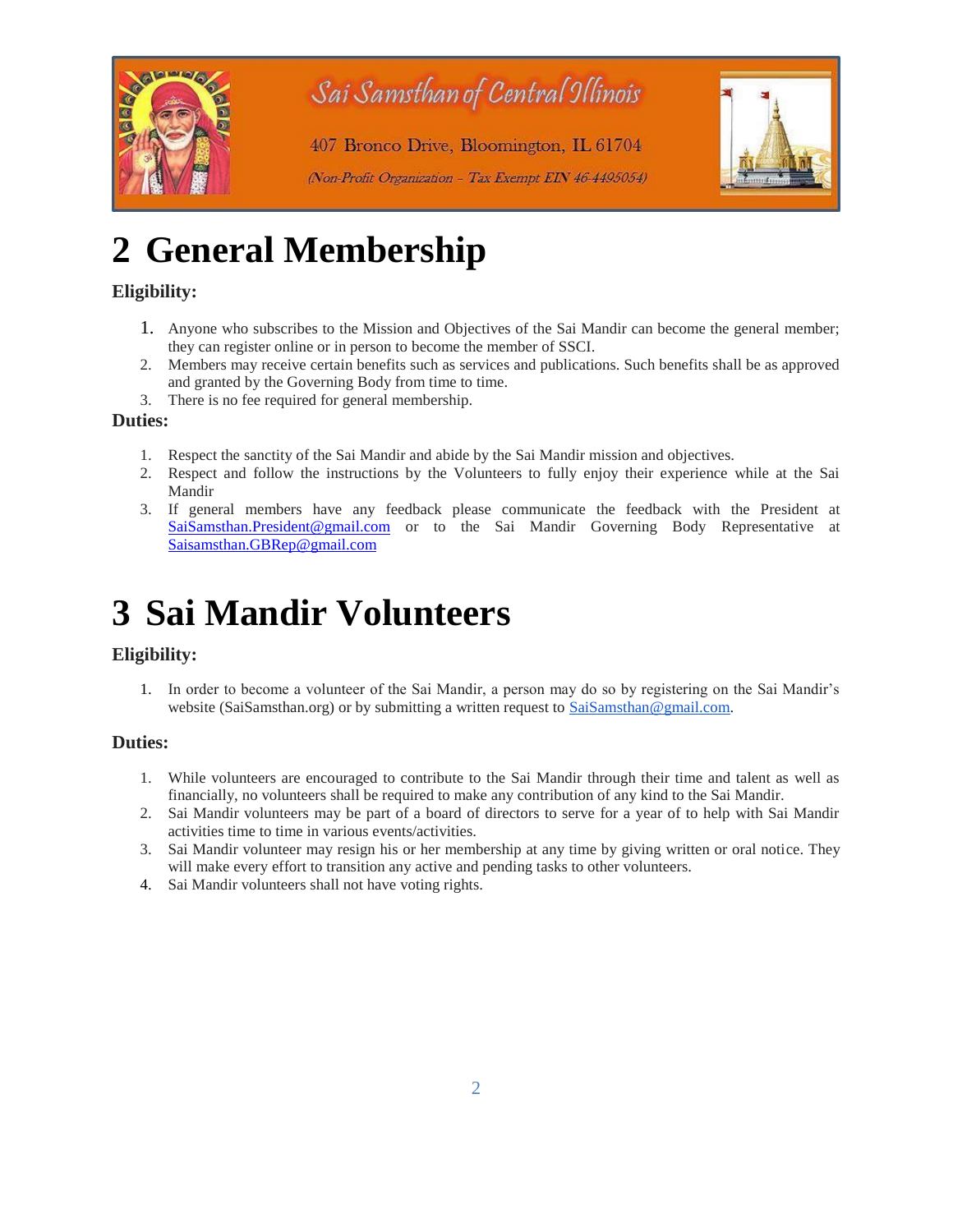

407 Bronco Drive, Bloomington, IL 61704 (Non-Profit Organization - Tax Exempt EIN 46-4495054)



# **4 Executive Committee**

The President, President Elect, Secretary, and Treasurer are collectively referred to as the Sai Mandir Executive Committee or simply as Executive Committee.

### **Eligibility:**

- 1. All Sai Mandir Governing Body members are eligible to become a member in the Executive Committee
- 2. All Volunteers who had served for minimum of 1 year are eligible to become a member in the Executive Committee
- 3. President/President Elect: In addition to the above, members need to be vested in the organization through accumulated donations of at least \$2,500 to be considered for President and President Elect and confirmed by the Sai Mandir Governing Body.
- 4. Eligible members who want to be part of the Executive Committee have to send email. They need to express their interest for a specific role (President Elect, Secretary or Treasurer) to [SaiSamsthan.GBRep@gmail.com](mailto:SaiSamsthan.GBRep@gmail.com) by Oct 10. Applications will be reviewed by the Sai Mandir Governing Body for voting if needed.

- 1. Executive Committee will actively work towards ensuring the Board of Directors are selected and communicated to the Sai Mandir Governing Body and devotees by Nov 15.
- 2. Executive Committee will actively work with the Sai Mandir Governing Body to ensure the next years Executive Committee is in place by Oct  $31<sup>st</sup>$ .
- 3. Executive Committee will be engaged in all the committees to ensure efficient operation of the Sai Mandir this year and in even better position for the following year. They are responsible for the overall operations, devotee engagement, increasing Sai Mandir Assets, Financially conservative, Sai Mandir reputation, Volunteer engagement, committee setup, timely payment of bills/payrolls and smooth operations etc.
- 4. The President Elect will assist the President for a year and in the following year will resume the duties of President.
- 5. President and President Elect cannot serve more than one year unless SSCI did not find anyone for that position.
- 6. Executive Committee will nominate up to six Directors, which may be volunteers or members from Sai Mandir Governing Body.
- 7. The President can fill a mid-term vacancy on the Board by appointment to serve out the balance of the term. The candidate chosen has to satisfy the Eligibility criteria outlined above and has to be confirmed by the Sai Mandir Governing Body within 30 days of appointment. The process of confirmation can be handled by e-mail or by calling for a meeting of the Sai Mandir Governing Body.
- 8. Maintain updated information on the website and notice board in the Mandir with accurate Donor/Sai Mandir governing body, income/expense reports and make necessary updates/changes as soon as they are brought to the Executive Committees attention.
- 9. Event budget will be set by the Executive Committee at least a month in advance and communicated to the Sai Mandir Governing Body as part of the monthly communication.
- 10. When the net balance (income minus expenses) is negative for 2 continuous months or the bank balance is below 20k, they take corrective action by organizing fundraisers to ensure financial health of Sai Mandir. They also send special communication to the Sai Mandir Governing Body elaborating the actions being taken to remedy the situation.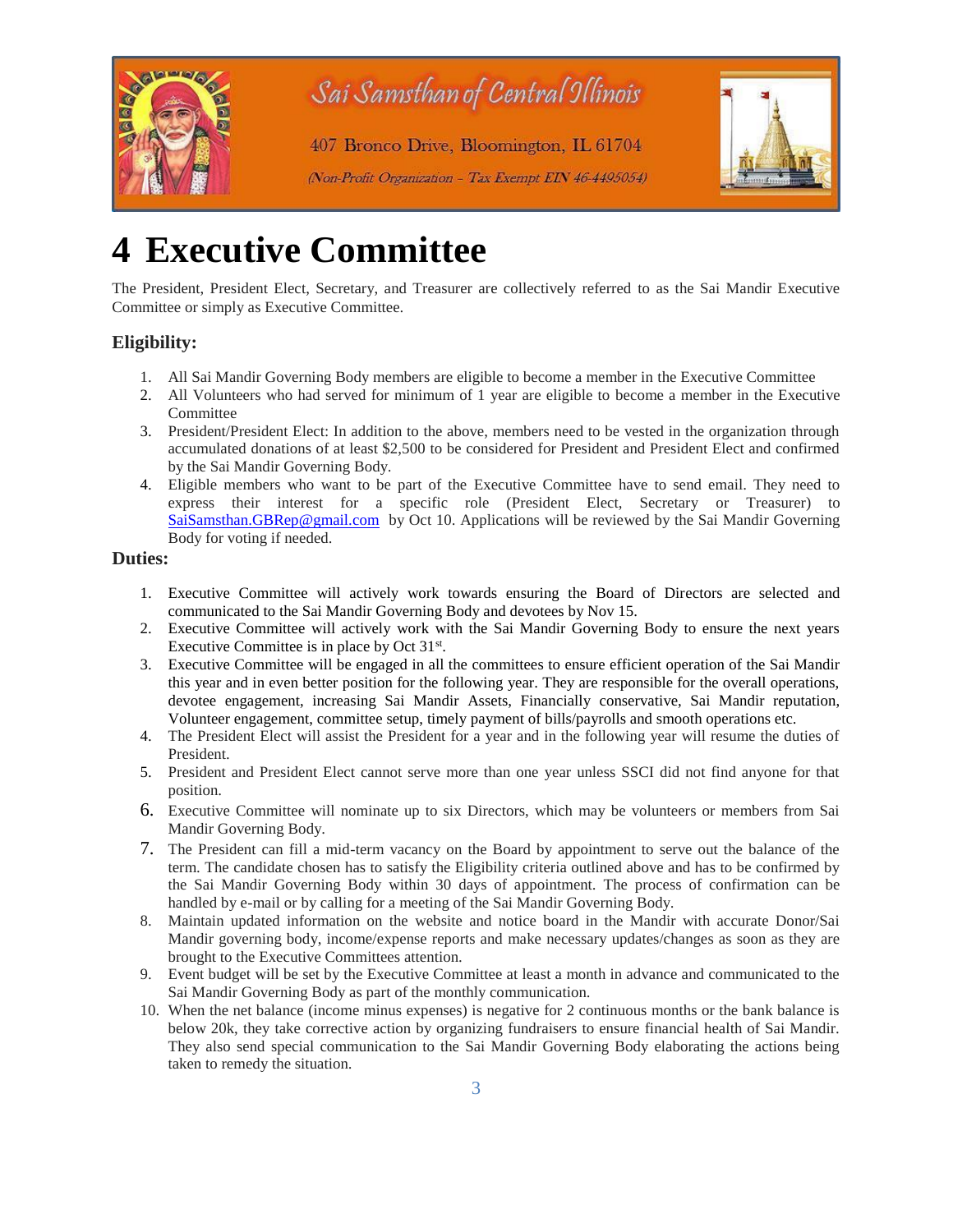

- 11. An Executive Committee member, irrespective of his or her tenure can be removed by a majority vote of the Sai Mandir Governing Body by 60 % of votes, for below reasons.
	- a. If the member ceases to subscribe to SSCI mission.
	- b. Violating of the Conflict of Interest Policy.
	- c. Gross misconduct.
	- d. Not performing the duties assigned in the by-laws.
- 12. The Executive Committee is responsible to establish the following additional board of directors who have the responsibility for one of the following committee by Nov 15 and notify the Sai Mandir Governing Body:
	- a. Food Committee (Kitchen related activities, All events, Thursdays, weekends etc.)
	- b. Pooja/Religious/Cultural Committee
	- c. Sai Balvikas
	- d. Mandir Operations (day to day running of Mandir, front desk etc.)
	- e. Fundraising (Sai Nidhi Upahara, Events etc.)
	- f. Communications (website, daily communications, FB, Event fliers, Donor/devotee communication etc.)
	- g. Other committees as needed. The Executive Committee can appoint Committee Chairs, who need not be members of Sai Mandir Governing Body to serve for a one-year term.

#### **President**

- 1. The President has the overall responsibility for the smooth running of the Sai Mandir.
- 2. Maintaining activities, schedules and accounts on the Mandir website to ensure open sharing of information.
- 3. The President and the President Elect jointly engage a qualified accountant to audit the Mandir Accounts and present the same to the Sai Mandir Governing Body quarterly.
- 4. President will schedule the Sai Mandir Governing Body meetings every 3 months and update the developments.
- 5. If necessary, President will call for an emergency Sai Mandir Governing Body meeting if the Executive Committee need to use the Emergency Fund (50K) set aside for the purpose of Emergencies only. Sai Mandir Governing Body will vote and need 60% quorum if emergency fund can be used.
- 6. Maintain the list of all the Sai Mandir Governing Body members and inform the members of any changes to the membership.
- 7. Maintain the list of all the Past and Present board members and publish them on the website, Sai Mandir Notice board by December 1.
- 8. Use the [SaiSamsthan.President@gmail.com](mailto:SaiSamsthan.President@gmail.com) for SSCI communications for ease of use to devotees and volunteers and transition to the next president.

#### **President Elect (PE)**

- 1. The President Elect (PE) shall, in absence of the President, perform all duties and assume all responsibilities of the President.
- 2. The PE and the President will be responsible for audit as stated above.
- 3. Lead one of the committees.
- 4. The President Elect will assist the President for a year and in the following year will resume the duties of President.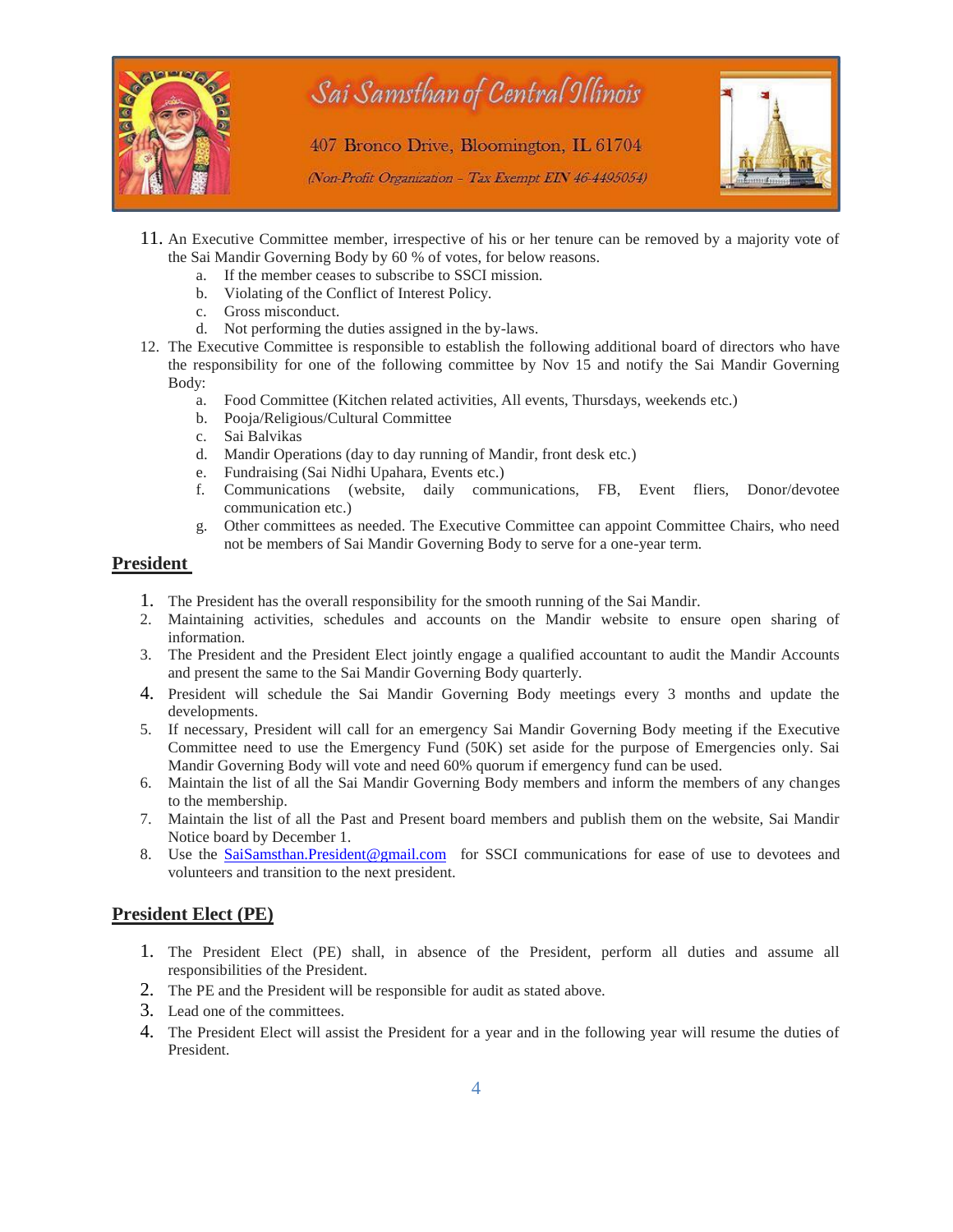

5. Use the [SaiSamsthan.PresidentElect@gmail.com](mailto:SaiSamsthan.PresidentElect@gmail.com) for SSCI Communications for ease of use to devotees and volunteers and transition to the next President Elect.

#### **Secretary**

- 1. The Secretary shall be the custodian of all records pertaining to the Sai Mandir. The Secretary shall keep a written record of the proceedings of all meetings of the Sai Mandir Governing Body, Board of Directors and the Executive Committee. The Secretary shall be responsible for keeping records of Mandir membership, processing new Sai Mandir Governing Body applications and any other duties that may be assigned by the President.
- 2. Handling all legal and other documentation related to Sai Mandir.
- 3. Lead one of the committees
- 4. Use the [SaiSamstan.Secretary@gmail.com](mailto:SaiSamstan.Secretary@gmail.com) for SSCI Communications for ease of use to devotees and volunteers and transition to the next Secretary.

#### **Treasurer**

- 1. The Treasurer shall receive and take charge of all monies and other financial assets belonging to the Mandir. As a fiduciary agent of the Mandir, the treasurer shall be responsible for all financial transactions.
- 2. The Treasurer will be the Chair of the Finance Committee.
- 3. The Treasurer is eligible to pay regular maintenance bills. Any Mandir enhancements or spending, if it is more than \$ 1000, Treasurer has to inform Sai Mandir Governing body and get approval. Sai Mandir Governing Body will respond or reject within 1 week (Quorum is 60%).
- 4. Treasurer is responsible to reconcile all the accounts each month and publish the monthly income/expense/health report to the Board of Directors and Sai Mandir Governing Body by the 10th of each month.
- 5. Treasurer is responsible to publish the monthly income/expense/health report to the Sai Mandir Governing Body by the 15th of each month.
- 6. All the Communication related to the financial health of Sai Mandir (past 6 months) will be published to the devotees through email/website/posts on notice board in Mandir by 15th of each month.
- 7. Treasurer will ensure all the information is gathered about the donors for record keeping as well as sending receipts.
- 8. Maintain the list of all the donor types (Neem Leaf foundation, Neem Leaf, Silver, Gold, Diamond, Royal Sponsors etc) to publish them on the website, Sai Mandir Notice each quarter.
- 9. Treasurer is responsible to ensure all the receipts are sent to the donors by the 31st Jan each year.
- 10. When the net balance (income minus expenses) is negative for 2 continuous months or the bank balance is below 20k, Treasurer will send a special communication to the Sai Mandir Governing Body.
- 11. Use the [SaiSamsthan.Treasurer@gmail.com](mailto:SaiSamsthan.Treasurer@gmail.com) for SSCI Communications for ease of use to devotees and volunteers and transition to the next Treasurer.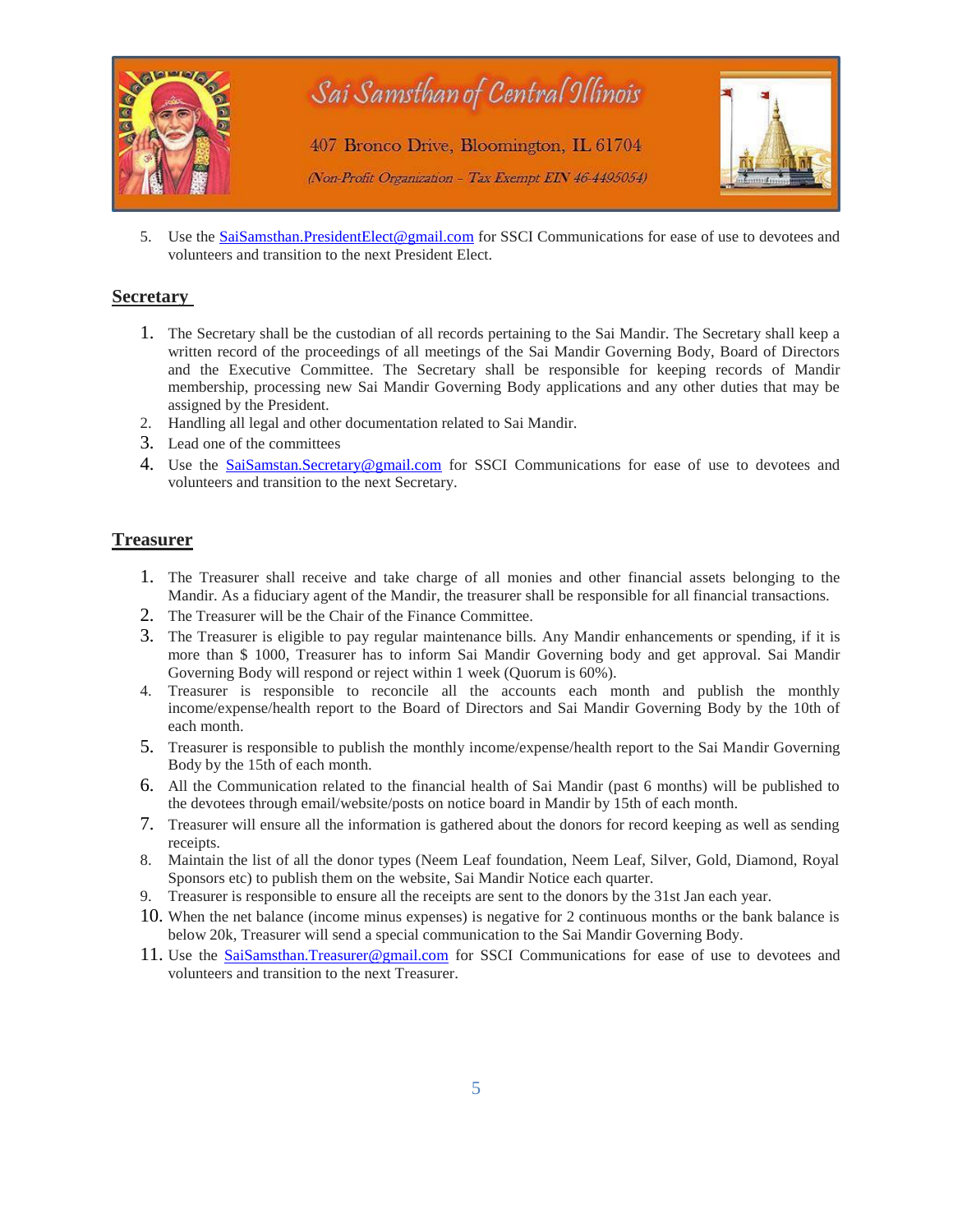

407 Bronco Drive, Bloomington, IL 61704 (Non-Profit Organization - Tax Exempt EIN 46-4495054)



# **5 Board of Directors:**

### **Eligibility:**

- 1. All Sai Mandir Governing Body members are eligible to become the Board of Directors.
- 2. All Volunteers who had served for minimum of 1 year are eligible to become the Board of Directors.
- 3. Volunteers and Sai Mandir Governing Body who want to be part of the Board of Directors have to send email to [SaiSamsthan.GBRep@gmail.com,](mailto:SaiSamsthan.GBRep@gmail.com) expressing their interest by Oct 10.

- 1. Board of director's serves for one year term. They can continue to service following year if interested to serve the board.
- 2. A Board member, irrespective of his or her tenure can be removed by a majority vote of the Executive Committee and Sai Mandir Governing Body by 60 % of votes, for below reasons.
	- a) If the Board of Director ceases to subscribe to SSCI mission and objectives.
	- b) Violating of the Conflict of Interest Policy.
	- c) Gross misconduct.
	- d) Not taking an active participation in the Board activities.
- 3. Regular meetings of the Board of Directors will be held monthly. Special meetings may be called by the President or by any three members of the Executive Committee with Notice to be given to all Board Members.
- 4. Quorum: 60 % member Board meeting, presence will make the Quorum. The Quorum will be established before taking votes. Also, the Abstaining Voters are included in the Quorum count.
- 5. Attend Board meetings regularly and inform the Secretary of any planned absence.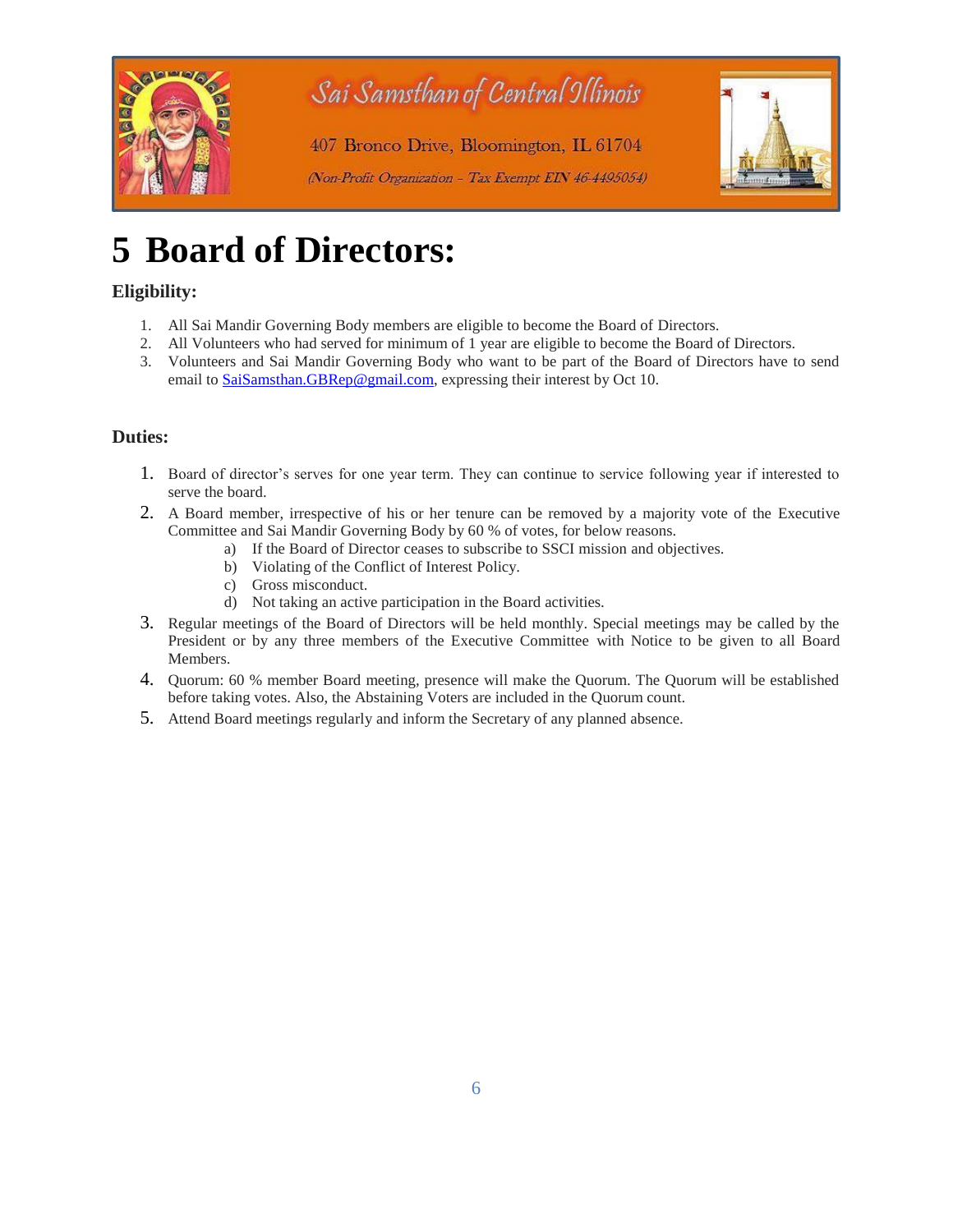

407 Bronco Drive, Bloomington, IL 61704 (Non-Profit Organization - Tax Exempt EIN 46-4495054)



# **6 Sai Mandir Governing Body**

### **Eligibility:**

- 1. All general members who has donated at least \$10,000 by end of 2018 is eligible to become a member of the Sai Mandir Governing Body. They need send an email to confirm to be in the Sai Mandir Governing Body. They are then designated as a member of the Sai Mandir Governing Body and will have all the rights and privileges of the Sai Mandir Governing Body.
- 2. After Jan 1st, 2019 additional Sai Mandir volunteers or any general members may be considered for induction as Sai Mandir Governing Body if they complete the application process and are vested in the organization through accumulated donations of \$12,000 and email acceptance to be a member of the Sai Mandir Governing Body.

- 1. Sai Mandir Governing Body members can participate as a member in Executive Committee or Board of Director.
- 2. Sai Mandir Governing Body designation shall belong to the member and the spouse with a single vote to be cast by either of the two. We will have one vote per family.
- 3. Sai Mandir Governing Body are eligible to vote if needed. Sai Mandir Governing Body will review the applications for the President Elect, Secretary, and Treasurer and in consultation with the current Executive Committee choose the President Elect, Secretary and Treasurer and vote if needed.
- 4. Sai Mandir Governing Body will actively participate to ensure Executive Committee and Board Directors are in place each year by Oct 31.
- 5. All Sai Mandir Governing Body members must follow the 'SSCI mission and bound by the "Conflict of Interest" policy.
- 6. A member of the Sai Mandir Governing body may lose the designation and Sai Mandir Governing Body privileges by a 60% majority vote of the Sai Mandir Governing Body for one or more of the following reasons:
	- a) If the Sai Mandir Governing Body member ceases to subscribe to SSCI mission and objectives.
	- b) Violating of the Conflict of Interest Policy.
	- c) Gross misconduct.
- 7. Sai Mandir Governing Body members should attend minimum 50 % of the meeting in a given year. They might lose the designation the following year with the 60% votes by the Sai Mandir Governing Body.
- 8. Sai Mandir Governing Body members will approve or reject requests from the Treasurer for spending (over \$1,000) in less than a week.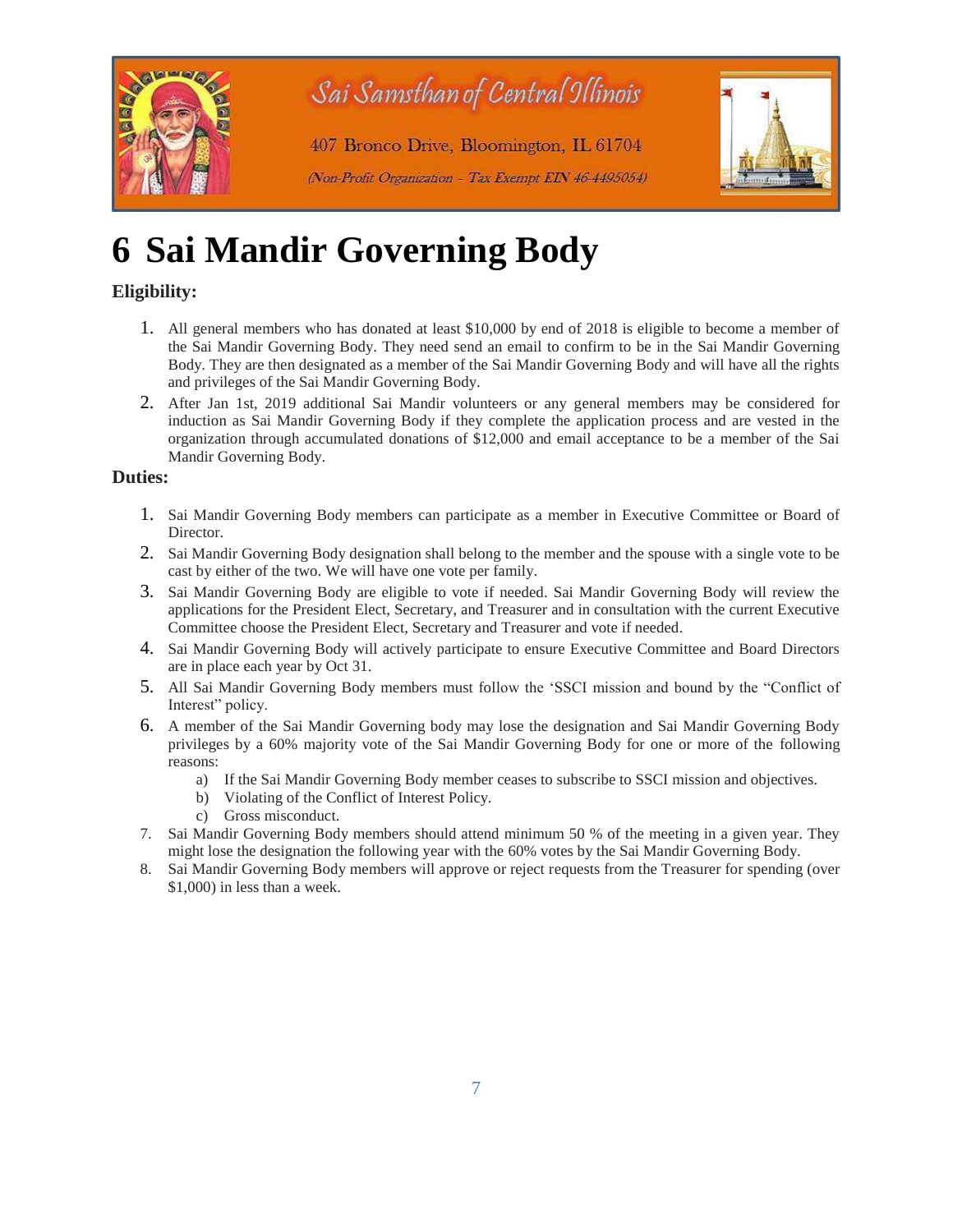

407 Bronco Drive, Bloomington, IL 61704 (Non-Profit Organization - Tax Exempt EIN 46-4495054)



# **7 Sai Mandir Governing Body Representative/Co-Representative**

### **Eligibility:**

- 1. Any member of the Sai Mandir Governing Body will be eligible to be Sai Mandir Governing Body Representative and Co-Representative.
- 2. Sai Mandir Governing Body will nominate or vote (with 60% quorum) a Sai Mandir Governing Body Representative and co-representative each year by Jan 31.
- 3. The Reps can continue for a max of 2 years.
- 4. Use the [SaiSamsthan.GBRep@gmail.com](mailto:SaiSamsthan.GBRep@gmail.com) and [SaiSamsthan.GBCoRep@gmail.com](mailto:SaiSamsthan.GBCoRep@gmail.com) for SSCI Communications for ease of use to devotees and volunteers and transition to the Sai Mandir Governing Body Reps/CoReps.

- 1. The representatives will seek nominations from the Sai Mandir Governing Body and Volunteers who served for a year in the fourth quarter for the positions of President Elect, Secretary, Treasurer and Board of Directors.
- 2. A candidate for the position of the President Elect shall be nominated by at least two Sai Mandir Governing Body with the express consent of the candidate.
- 3. The Sai Mandir Governing Body Representative and Co-Representative will verify the validity of nominations and hold elections if needed. If no elections are needed, the Reps will forward the state of the nomination to the Sai Mandir Governing Body for approval.
- 4. The Sai Mandir Governing Body Representative and Co-Representative will certify and communicate the final list of members making up the next year's Executive Committee to the Sai Mandir Governing Body. This process should be completed by the Oct 31 of each year.